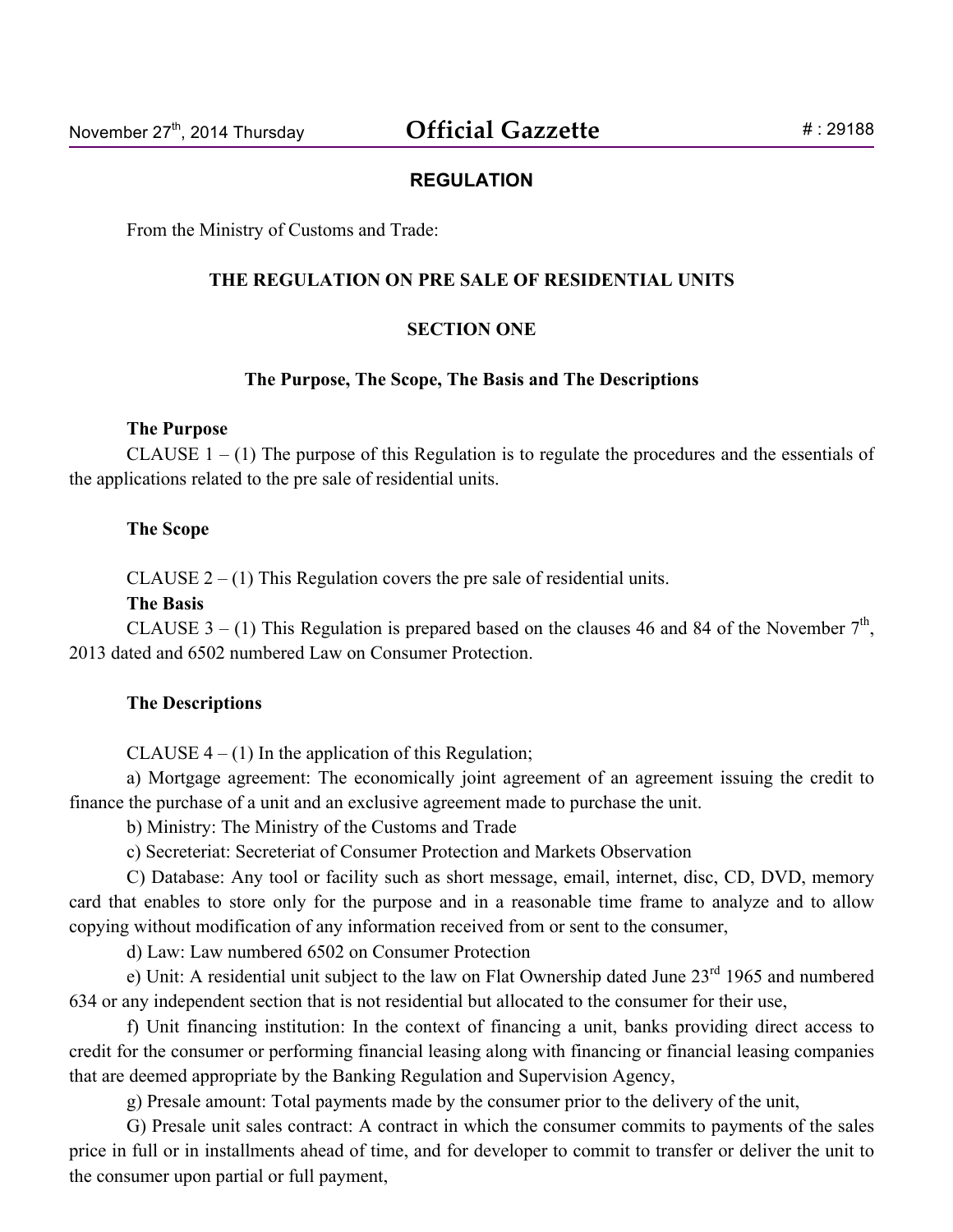h) Seller: Including the public authorities for commercial or occupational purposes, the party that offers a commodity to the consumer, or an individual or an entity that acts on behalf of this party,

i) Consumer:Individual or an entity that acts without commercial or occupational purposes, Is meant.

# **SECTION TWO Obligation of Disclosure and Contract**

### **Disclosure**

**CLAUSE**  $5 - (1)$  **At least a day before the presale unit sales contract is drafted, a disclosure form** that includes the points listed below, in a readable format, in plain language and in font size at least 12, has to be given to the consumer:

a) Seller's name, address, phone number, tax id number and other contact details,

b) The unit and its independent common area's basic information such as block, plot, layout, floor etc along with exact gross and net area in accordance with Law dated November 2<sup>nd</sup> 1985 and numbered 18916,

c) Unit's total sales price if full payment or in installments, taxes included and in Turkish Liras; and if any, detailed information on other delivery expenses,

C) If any, interest amount and annual rate of interest that constitutes the interest amount

d) Information on consumer's right of withdrawal and retraction

e) Unit's delivery due date

f) Information on securities to be given

g) The date of receipt of construction permit

G) Information on participation of the common expenses per the management plan,

(2) In addition to the disclosure form that includes the information listed above, a common area plan, location plan, floor plan and vicinity information will be given to the consumer.

(3) The information listed in first and second points has to be given to the consumer in writing or via the database.

**(**4) In the scope of this clause, it is the obligation of the seller to prove that a disclosure was made.

# **Form requirement**

**CLAUSE 6 –** (1) The presale unit sales contract will either be done by an agreement accompanied by registration of the freehold title deed at the Deed Office or at the notary public if the sales contract was made in a form of sales commitment agreement. Otherwise, the sales contract will not be valid. The seller can not argue against the consumer on the invalidity of the sales contract at a later date.

(2) The seller, without a valid contract being made, can not request a payment from the consumer or can not ask for any document that could commit the consumer to a debt.

(3) The presale unit sales contract can not be made before the construction permits are granted.

# **The contract's mandatory content**

**CLAUSE 7 – (1)** The presale unit sales contract has to include the points listed below, in a readable format, in plain language and in font size at least 12, and a copy has to be given to the consumer:

a) Seller's name, address, phone number, tax id number and other contact details,

b) Consumer's name, last name, address, phone number and other contact details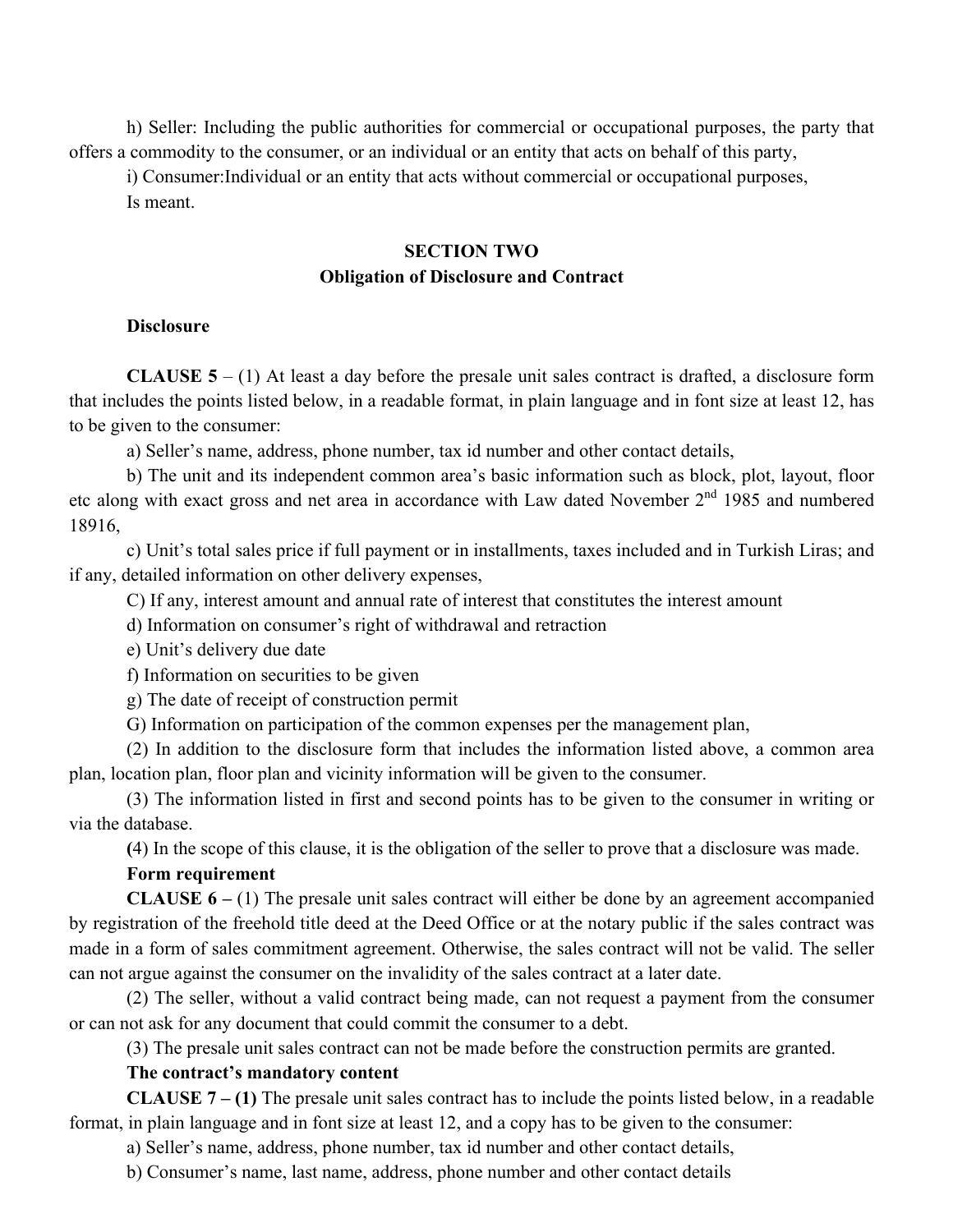c) Date of the contract

C) The unit in question and its independent common area's basic information such as block, plot, layout, floor etc along with exact gross and net area.

d) Unit's total sales price, taxes included and in Turkish Liras; and if any, detailed information on other delivery expenses,

e) Unit's total sales price if in installments, taxes included and in Turkish Liras; and if any, detailed information on other delivery expenses,

f) Interest amount and annual rate of interest that constitutes the interest amount and interest capped by the 30% of the interest rate stated in the contract, for overdue payments,

g) Legal remifications of consumer defaulting,

G) Presale amount

h) Payment Plan and bank and account information of where the payments should be made

i) The information on the terms, duration and methods of exercising the right of withdrawal

I) The information on the terms, duration and methods of retraction

j) Open address of where to make notifications of retraction or right of withdrawal

k) Information on the securities being given,

l) The form and the date of the unit's delivery

m) Date of the building permit

n) Information on the unit's common expenses

o) Information on application to the consumer court or consumer judge committee in case of a dispute

(2) For presale unit sales contracts where the payment is in full, the items (e), (f), (g), (G) and (h) of the first point will not be required.

# **SECTION THREE Exercising the Rights of Withdrawal and Retraction**

### **Right of Withdrawal**.

**CLAUSE 8 –** (1) The consumer, within the 14 days of inception date of the sales contract, has a right of withdrawal without a cause and penalty.

(2) It is sufficient to notify the seller within this time frame via notary public that a right of withdrawal is being exercised. In cases where a mortgage was used for a portion of the sales value of the unit, the seller will immediately notify the unit financing institution of the right of withdrawal being exercised.

(3) In cases where the unit was bought with a partial or full mortgage, mortgage agreement will start at the end of the grace period effective as of the date of the sales contract. Unit financing institution, can not demand any payment such as interest, commission, legal obligation etc from the consumer within the grace period.

(4) In cases where a building completion insurance was made for the unit, insurance coverage will kick in at the end of the grace period effective as of the date of the sales contract.

(5) If a right of withdrawal is being exercised, the amount that needs to be reimbursed to the consumer and any document that places the consumer with a debt obligation will be returned to the consumer within 14 days of the receipt of right of withdrawal notification by the seller.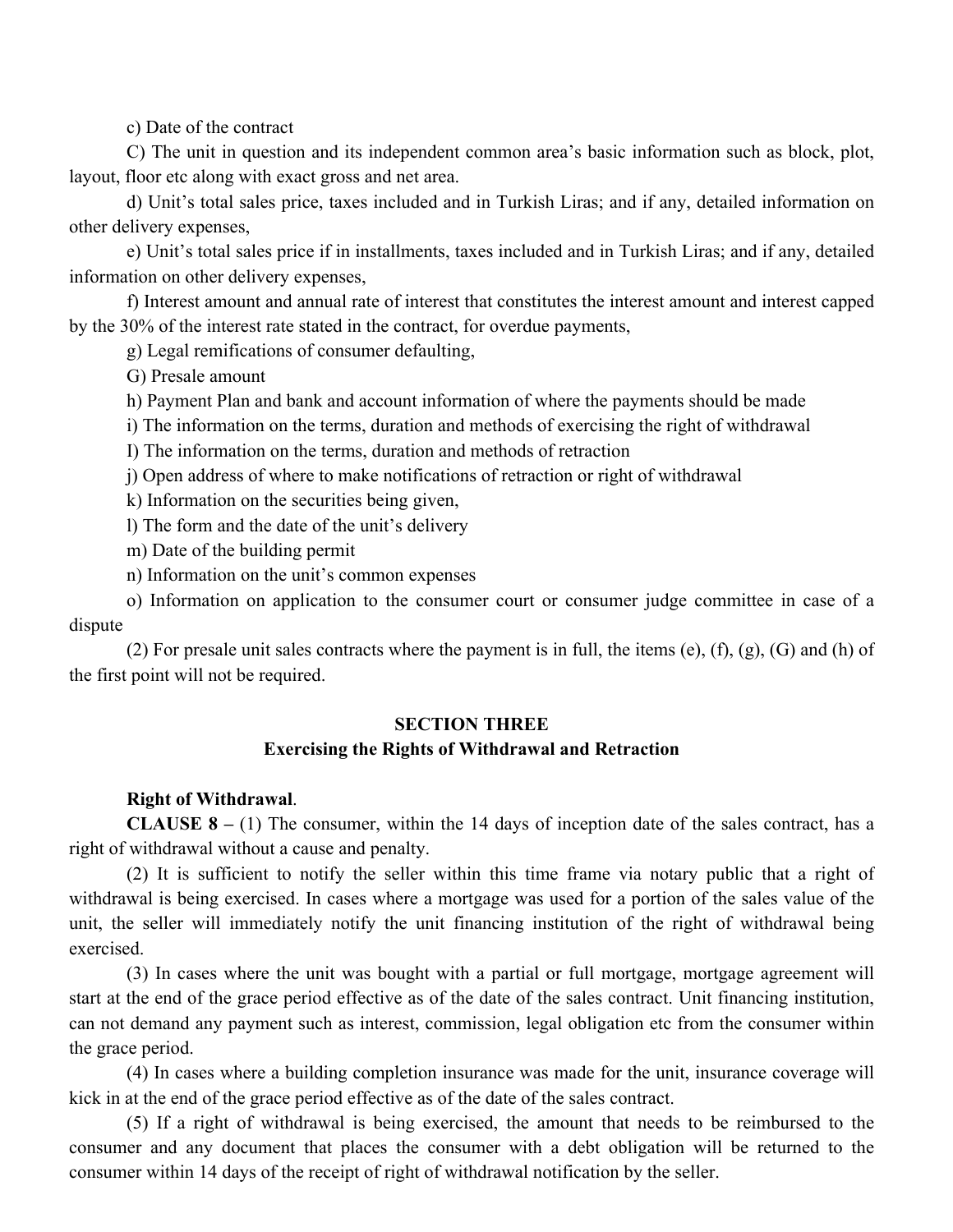(6) Upon the date of receipt of any amount or document that places the consumer with a debt obligation from the seller, the consumer will return any earnings within 10 days.

(7) The seller is obligated to prove that the consumer is informed about the right of withdrawal.

**Retraction**

**CLAUSE 9 –** (1) In presale unit sales, the consumer has a right to retract without a cause up until the transfer or the delivery of the unit.

(2) It is sufficient to notify the seller on retraction via notary public. In cases where a mortgage was used for a portion of the sales value of the unit, the seller will immediately notify the unit financing institution of the right of retraction is being exercised.

(3) In cases of retraction, the seller may demand any legal expenses such as tax, stamp duty etc incurred due to presale of the unit along with an amount up to 2% of the sales value of the unit.

(4) For the situations listed below, an amount can not be demanded from the consumer:

a) The seller's failure to fulfill its obligations or not fulfilling as it should,

b) The death of the consumer,

c) The consumer becoming unable to make the pre payments due to constant deprivation of earning income,

C) In cases where the presale unit sales contract stated prepayments in installments, the retraction due to the seller's refusal of a proposal of a new sales contract in which the delivery date does not exceed due date and stating a new payment schedule and the consumer accepting to pay the difference.

(5) The retraction when the same unit was sold to more than one consumer, the expenses incurred due to presale unit such as tax stamp duty, compensation etc can not be requested from the consumer.

(6) If a retraction right being exercised, the amount that needs to be reimbursed to the consumer and any document that places the consumer with a debt obligation will be returned to the consumer within 90 days of the receipt of retraction notification by the seller.

(7) If a portion of the sales value was paid with a mortgage, the seller will return the payment, deducting the expenses mentioned in clause 3 and the compensation, to the unit financing institution within 90 days of the receipt of retraction notification. The unit financing institution, will return the amount immediately to the consumer in accordance with clause 37 of the law.

(8) Upon the date of receipt of any amount or document that places the consumer with a debt obligation from the seller, the consumer will return any earnings within 10 days.

# **SECTION FOUR Seller's Other Obligations**

### **Delivery of the unit**

**CLAUSE 10 –** (1) In presale unit sales, the unit's transfer or delivery date can not exceed 36 months after the date of the sales contract.

(2) In the situation listed below, the unit will be deemed transferred or delivered:

a) Registration to the consumer's name if the unit is subject to freehold title deed,

b) Registration of the transfer of the transitional title deed to the consumer's name at the deed office, in a suitable to reside condition.

#### **The changes in the project**

**CLAUSE 11 –** (1) If there are changes in the project in which the unit belongs after the sales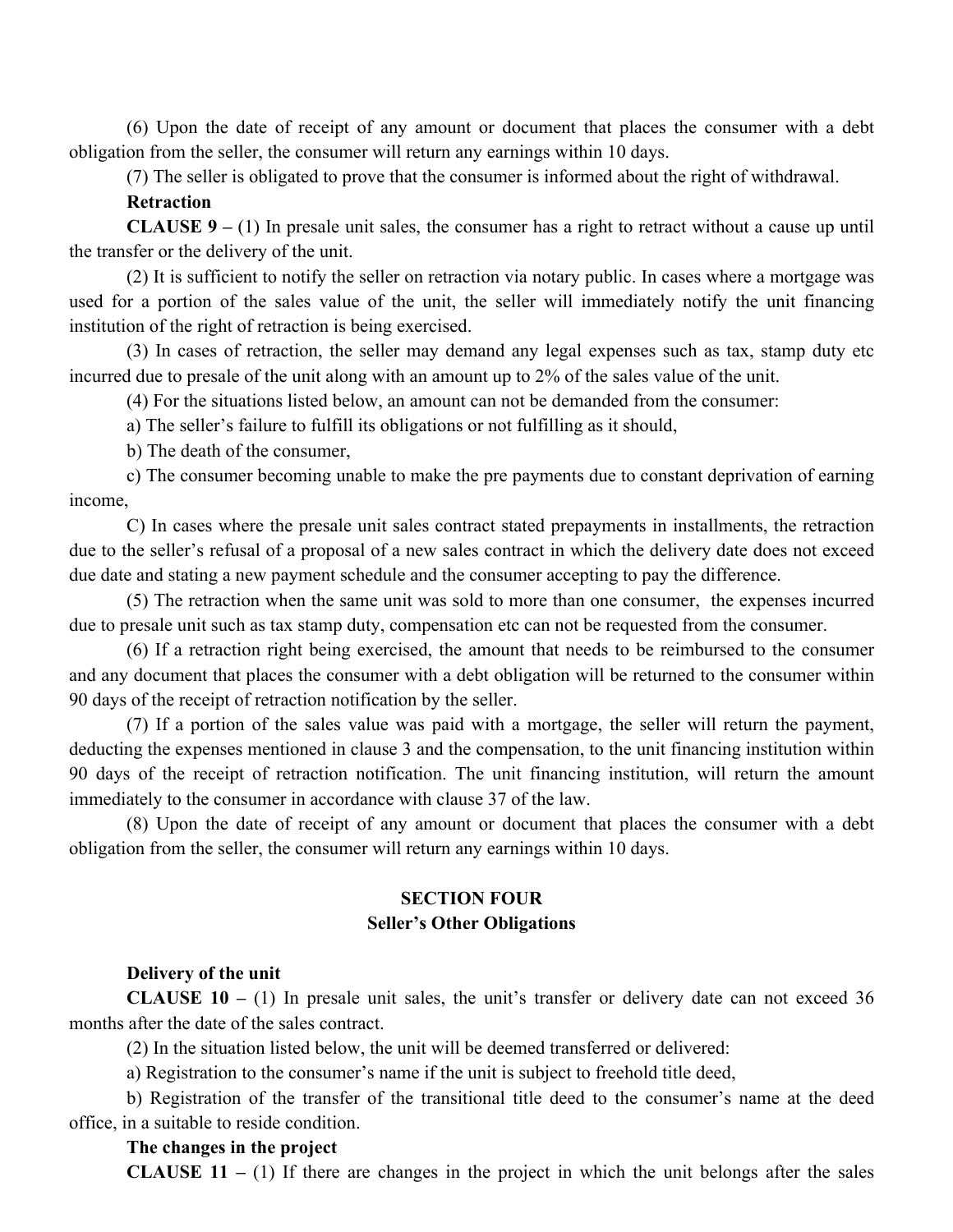contract is made, these changes have to be reported to the consumer in writing or via the database. The consumer may not approve the changes and within a month has a right to retract without paying any penalties such as tax, stamp duty, fee, compensation etc. If the change is due to legal obligations or force majeure reasons, the seller may deduct legal expenses such as tax, stamp duty etc and compensation up to 2% of the sales contract value from the consumer.

# **SECTION FIVE Facts Regarding the Security**

# **Security**

**CLAUSE 12 –** (1) The seller before starting the presales of units, for projects with 30 or more units has to acquire a building completion insurance or has to have at least one of the securities and conditions listed below:

a) A bank letter of credit,

b) Progress payment method,

c) Security with mortgage,

(2) Other than the securities listed in point one, if a different method that secures all the payments consumers make is proposed, this method can be accepted as a security if the Ministry approves.

### **Building completion insurance**

**CLAUSE 13 –** (1) The coverage, conditions and the application of the building completion insurance will be determined by the Secreteriat of Treasury.

(2) The assets such as compensation, coverage or similar securities within the scope of the building completion insurance can not be included in bankruptcy or liquidation, can not be seized or confiscated or an injunction and cautionary judgement can not be issued.

#### **Bank letter of credit**

**CLAUSE 14 –** (1) The letter of credit is an irrevocable definite letter of credit with unlimited time in which the seller accepts and commits to a payment upon first request from the consumer for the amount that the consumer paid in cases where the obligations listed in clause 10 are not fullfilled.

(2) When a presale unit sales contract is secured with a bank letter of credit, if the seller can not fulfill the obligations listed in clause 10, the consumers can ask to be compensated from the bank with the letter of credit that was given to them.

### **Progress payment system**

**CLAUSE 15 –** (1) In cases where the consumer's payments are secured with a progress payment system, the consumer is obligated to make the payments to the account of the seller at the bank indicated in the sales contract. The consumer payments accumulated in this account will be blocked up until the transfer or the delivery of the unit, and only then they will be released.

(2) In a progress payment system where the percentage of completion is agreed on, the released portion can only be for payments to be made to the account directly and at a progress rate that is determined by the bank. In such release of funds, the permission of the consumer will not be necessary. For such operations, bank can not request a fee such as commission etc from the consumer.

(3) The seller will loose its rights on the account if it fails to fulfill the obligations indicated in clause 10. In this case, the portion of the consumer payments that are not released to the seller, pursuant to